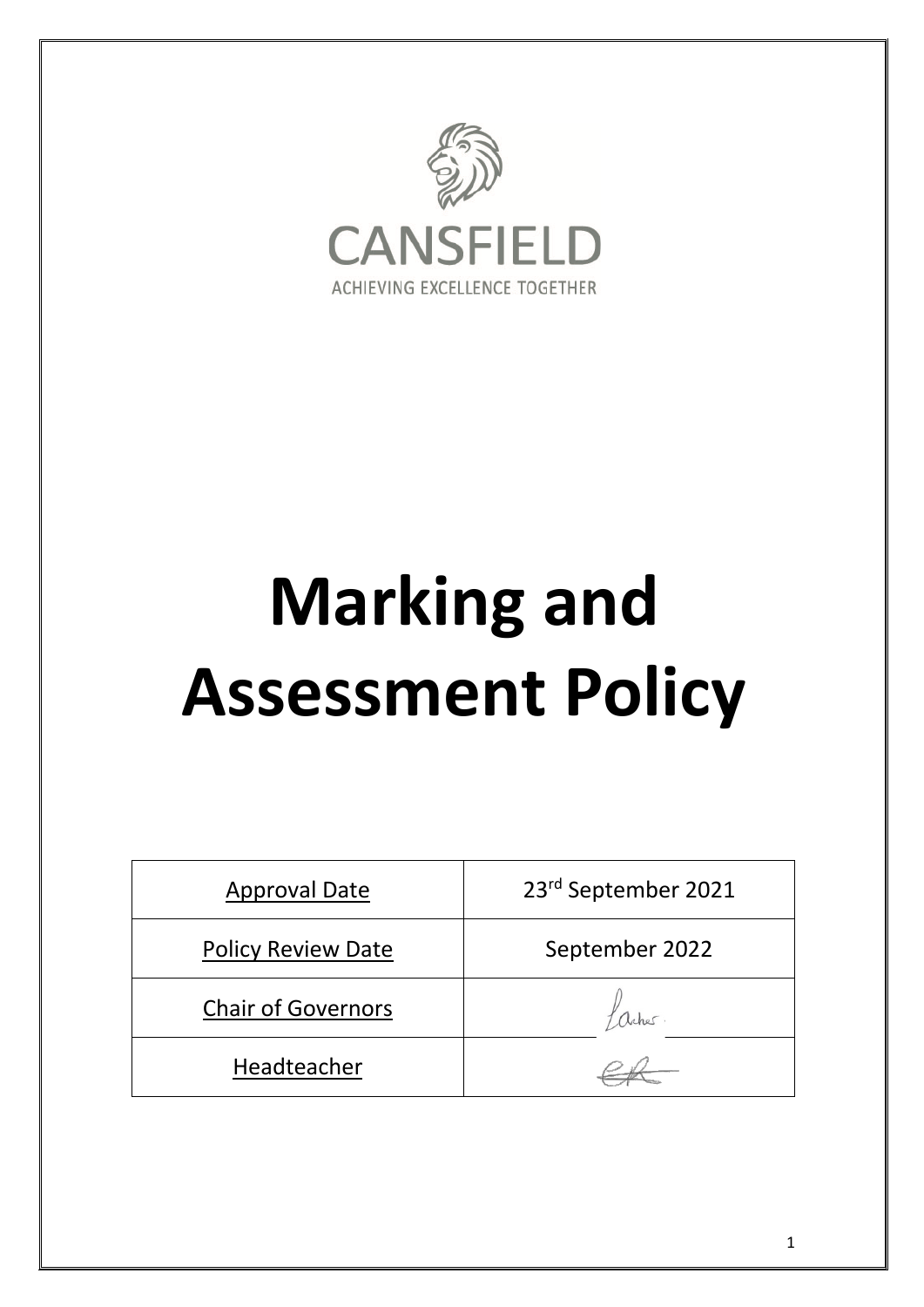## **1. Principles**

Marking and responding to pupils' work is an essential element in the assessment of the performance, progress, and the raising of standards throughout our school. It informs and enables staff, pupils and parents / carers in this process. Providing feedback to pupils on the work they have produced for us is recognised as one of the most positive ways to affect their progress. Every pupil is entitled to be challenged and supported in a manner that addresses their individual needs.

Effective marking provides pupils with precise guidance as to how to improve their work, particularly in light of misconceptions that are identified. Pupils should engage readily with this by acting on the feedback they receive. As a result of effective marking and feedback pupils can make rapid progress. The way in which we respond to pupils' work inevitably communicates signals to them. These signals are likely to affect their own judgements and feelings about their levels of achievement / attainment and the ways in which they are working. All comments and responses therefore, in whichever form they may take, must be constructive and based upon evidence which the pupil understands and can relate to. The most effective comments will be framed positively giving an example of what has gone well and a point for development.

Managing teacher workload is imperative in ensuring that we are prioritising the most important aspects of our role. This means marking should be meaningful and effective – not marking for marking's sake. Our audience is the pupils, their progress is the reason we mark.

## **2. Marking**

Classwork in books should be seen at least every three weeks. This will be responded to by the class teacher with a tick to show that work has been carefully checked or, when relevant, a comment. The comment will be related to the task completed and often provide opportunity for pupils to respond to marking, creating dialogue which should be ongoing.

Notes do not need to be marked. In addition, classwork can be peer or self-marked. However, this should still be checked by the teacher for accuracy.

Class teachers must address literacy and numeracy errors using the relevant marking codes. Pupils must correct these as necessary, for example, copying the correct spelling out three times after teachers have marked this with 'sp'. Please see Appendix 1 for the full literacy marking codes.

- Teachers will mark in red pen.
- Peer / self-assessment will be done in purple pen.
- Pupils will respond to teachers' comments in green pen.

Pupils' work must be presented neatly with date and title / enquiry question written carefully and underlined to organise their work.

## **3. Formal Summative Assessments**

Cansfield only requires that data is entered onto the school system at four entry points. These are a baseline assessment grade out of twenty (usually a peer assessed knowledge quiz) and three formal assessments. These will be organised by the Head of Faculty according to the best placement of these within the scheme of work. Data from these will be entered onto SIMS by the following dates:

- Baseline  $17<sup>th</sup>$  September 2021
- Assessment  $A 1^{st}$  December 2021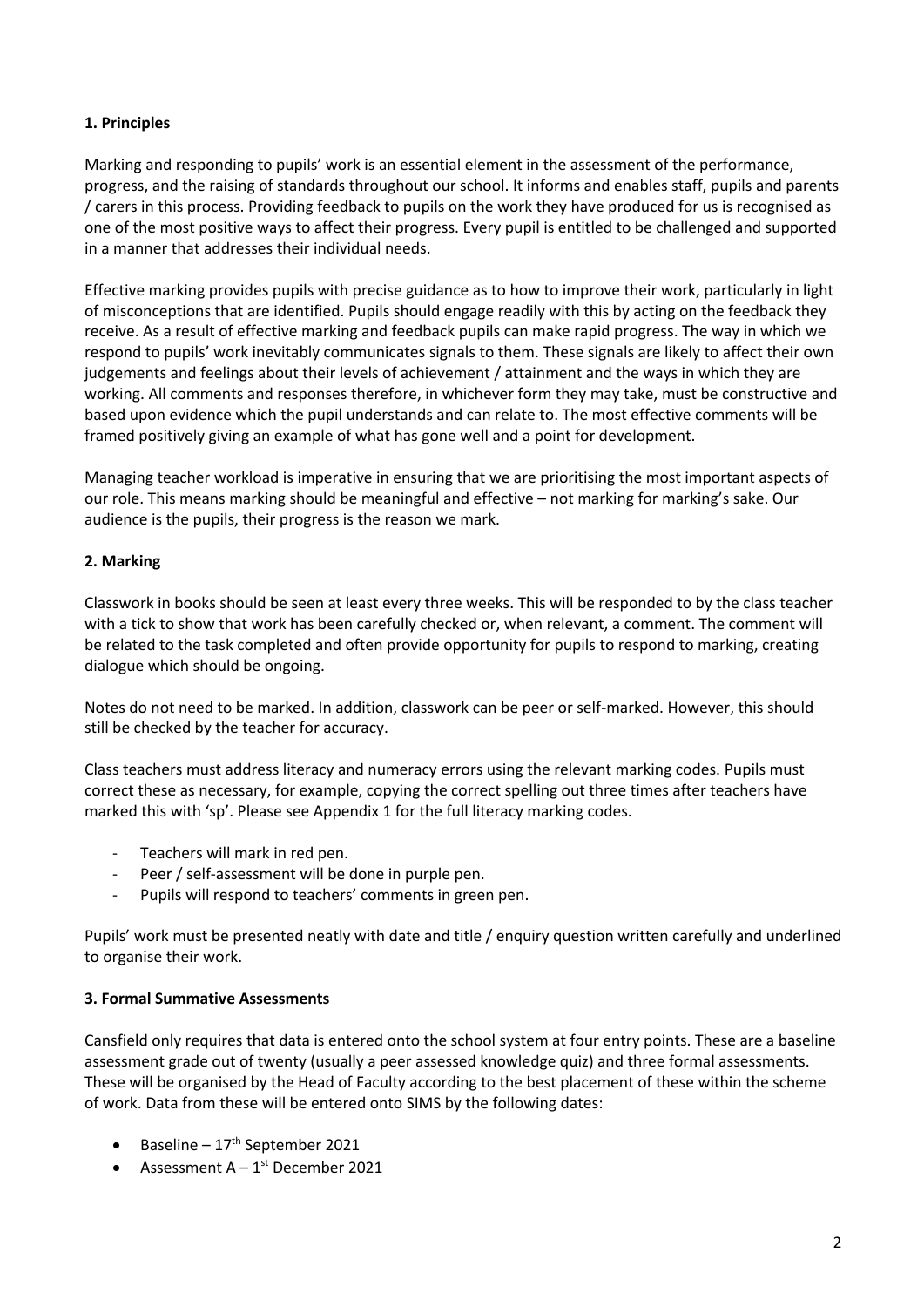- Assessment  $B 18^{th}$  March 2022
- Assessment  $C 9<sup>th</sup>$  July 2022

These will also be supplemented with data from other sources such as GL assessments:

- On arrival into Year 7 in September all pupils complete CAT tests as well as Progress Tests in English, Maths and Science along with reading and spelling tests.
- At the end of Year 7 in July all pupils complete further Progress Tests in English, Maths and Science.
- On arrival into Year 8 and 9 in September all pupils complete Progress Tests in English, Maths and Science
- At the end of Year 8 and 9 in July all pupils complete final Progress Tests in English, Maths and Science.
- All pupils in Year 7 10 will conduct STAR reading testing three times per academic year
- Ongoing throughout Key Stage 3 targeted pupils (SEND and any pupils underachieving) complete continual reading and spelling tests.

Where possible, formal assessments will be part of national initiatives such as the PiXL Wave, etc. Formal assessments can include:

- GCSE exam questions (or part thereof)
- Controlled assessment pieces
- Formal, detailed responses to questions
- A piece of extended writing

These will be marked in detail, using agreed, relevant mark schemes. These assessments are quality assured by the Heads of Faculty and Assistant Headteachers. A moderation process happens between all Heads of Faculty who compare assessments across subjects.

#### **3.1 Standardisation**

Heads of Faculty will ensure that standardisation takes place prior to any marking of assessments being completed. This process will involve scrutiny of mark schemes to ensure that they are applied consistently across Faculties.

#### **3.2 Moderation**

Heads of Faculty will implement moderation procedures both during and after the marking process. At Key Stage 4 moderation of exam papers will include staff members that are exam marking trained.

#### **4. Low-Stakes Formative Assessment**

Summative data will be accompanied by rigorous low-stakes testing which is planned into the curriculum. These can include:

- Short quizzes
- Short responses
- Questions and answers
- Short written pieces

These can be peer or self-marked. If this is the case, teachers must check this carefully for accuracy and show this through a tick.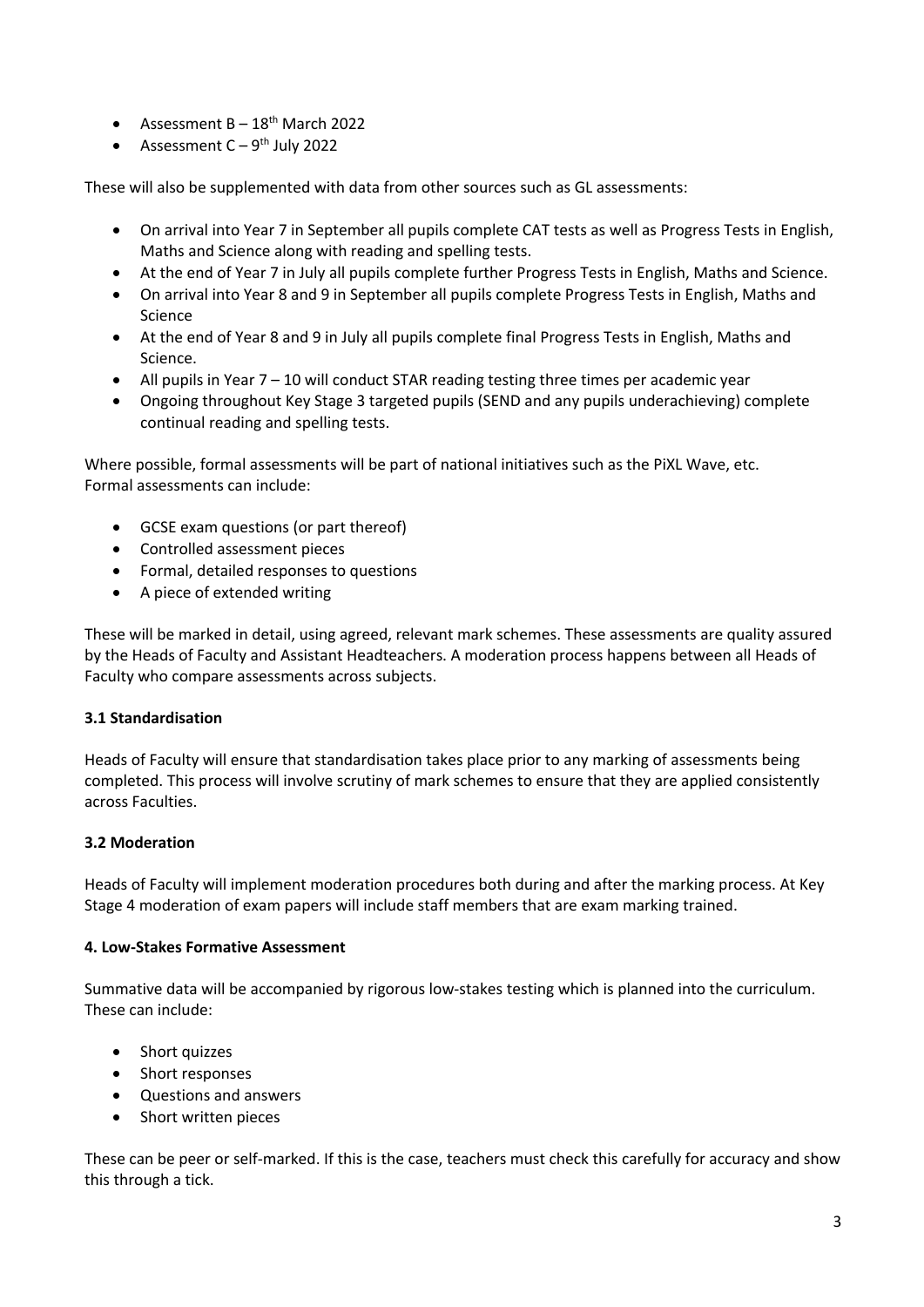Data is recorded centrally and analysed by both individual teachers as well Faculty leaders. This data will be used to address any misconceptions before pupils complete their formal assessments. Each subject can do this in a way of their choice which works best for their curriculum. Details of how this is done in each subject follow below:

# **4.1 Creative Faculty**

## **4.1.1 Art and Photography**

- A key Art 'Particles' skills piece is assessed and marked forensically three times per project at Key Stage 3. In total this process will take place nine times throughout the academic year. Each Particles task is marked out of 20. At the end of each project work is marked using a RAG analysis template with appropriate summative commentary. A percentage is awarded to pupil outcomes.
- At Key Stage 4 each of the assessment objectives will be forensically marked. At the end of each project work is marked using a RAG analysis template with appropriate summative commentary. A grade is awarded to pupil outcomes out of 96, 24 marks for each assessment objective.

# **4.1.2 IT and Media**

- A key IT/Media piece 'Principles' is assessed and marked forensically three times per project at Key Stage 3 over an eighteen-week period, this assesses skills, knowledge and understanding. At the end of each project work is marked using a RAG analysis template with appropriate summative commentary. A percentage is awarded to pupil outcomes.
- At Key Stage 4 each of the assessment objectives will be forensically marked. At the end of each project work is marked using a RAG analysis template with appropriate summative commentary. A grade is awarded to pupil outcomes out of 100, 25 marks for each assessment objective.

## **4.1.3 Design Technology / Food and Catering**

- A key Design technology / Food and Catering piece 'Principles' is assessed and marked forensically three times per project at Key Stage 3 over an eighteen-week period, this assesses skills, knowledge and understanding. At the end of each project work is marked using a RAG analysis template with appropriate summative commentary. A percentage is awarded to pupil outcomes.
- Hospitality and Catering Key Stage 4 each of the assessment objectives will be forensically marked. At the end of each project work is marked using a RAG analysis template with appropriate summative commentary. A final grade is awarded to pupil outcomes out of 90 for Unit 1 and Unit 2 is marked out of pass, merit and distinction.

## **4.2 English Faculty**

## **4.2.1 KS3**

- Students complete a 'Check Point' every three weeks these will be standard for the entire year group.
	- o This will be 10 questions to review the knowledge of a text covered so far to include all disciplinary skills as well as retention.
	- o This will be peer assessed and checked by the teacher.
	- $\circ$  Teacher then addresses misconceptions and misunderstanding through teaching or written feedback and dialogue if necessary.
- Students complete a 'Key Piece' twice a half term these will be standard for the entire year group.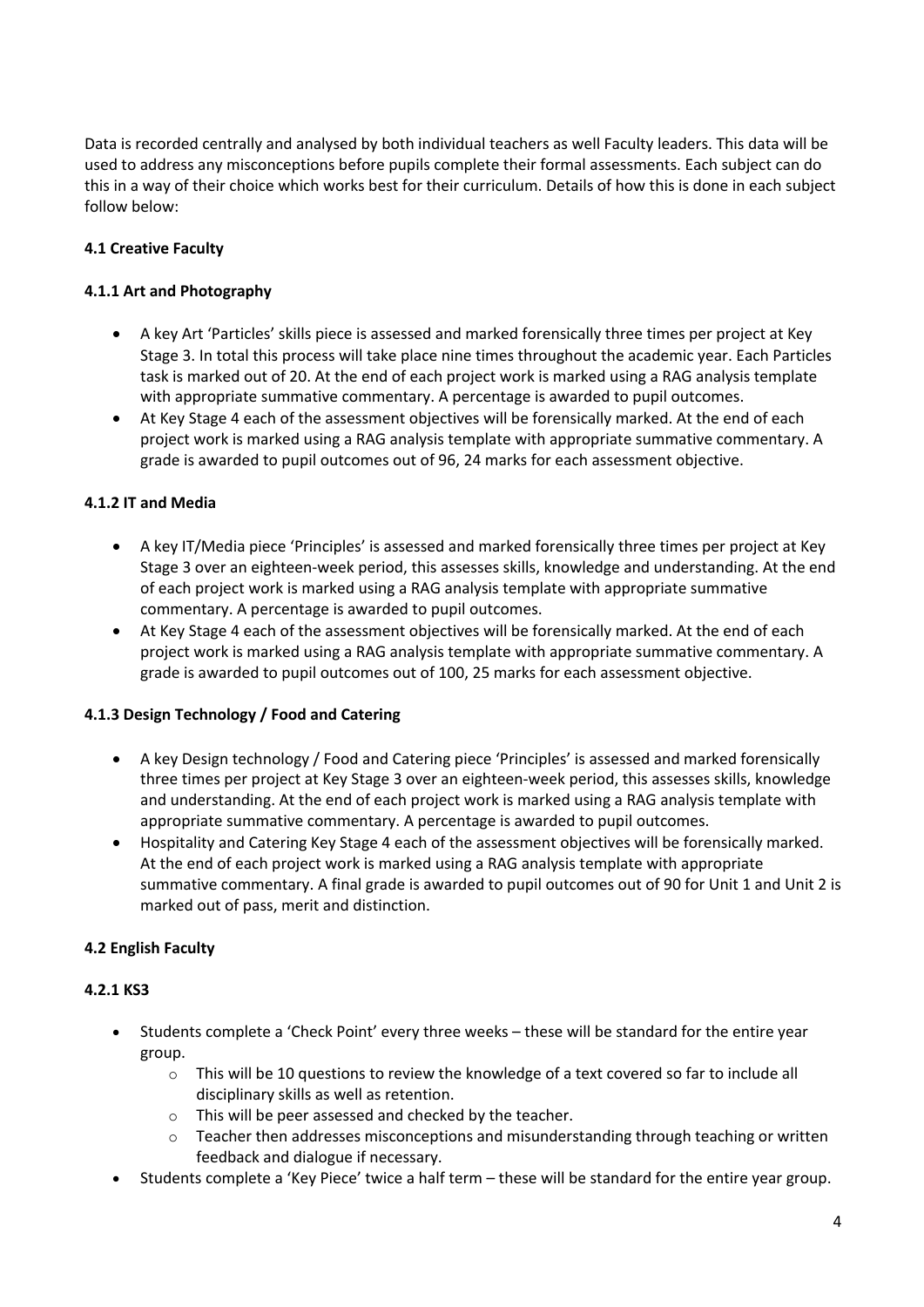- o These are forensically marked by the class teacher.
	- A WWW and EBI is be provided to all students.
- $\circ$  This will inform teaching of the subsequent lessons to ensure that any misunderstanding or gaps in skills / knowledge are addressed.
- $\circ$  Teacher then addresses misconceptions and misunderstanding through teaching or written feedback and dialogue if necessary.
- $\circ$  Two of these are evident in every unit of work, one writing and one reading piece.
- Marks are recorded on a central spreadsheet and used by the class teacher as well as the Faculty Leaders to identify underachievement and inform intervention.

# **4.2.2 KS4**

- Every 2 weeks exam questions are completed these will be standard for the entire year group.
- These are marked by the teacher according to the awarding body criteria and a whole class feedback form is provided to students.
- Teacher then addresses misconceptions and misunderstanding through teaching or written feedback and dialogue if necessary.
- Marks are recorded on a central spreadsheet and used by the class teacher as well as the Faculty Leaders to identify underachievement and inform intervention.

## **4.3 Humanities Faculty**

## **4.3.1 History and Geography**

- **One** knowledge-based test (10 marks) with a focus on core knowledge and recall.
- **One** question assessing understanding of a specific area of the topic.
- **One** application question assessing higher level / critical thinking.
- **One** test that will address a range of subject specific skills.

## **4.3.2 Religion, World Views and Philosophy / Life Studies**

• **One** knowledge-based test (10 marks) with a focus on core knowledge and recall.

And one other from the following:

- **One** question assessing understanding of a specific area of the topic.
- **One** application question assessing higher level / critical thinking.
- **One** test that will address a range of subject specific skills.
- These will be marked by the class teacher in all cases and marks will be recorded centrally.
- These marks will allow teachers to decide on appropriate intervention.
- At Key Stage 3, the same low stakes tests will be conducted.
- At Key Stage 4, the same process will apply, however, staff have the opportunity to determine the nature of the content being tested.

## **4.4 Languages Faculty**

- Low stakes can take the form of vocab tests, listening activities, reading comprehensions and progress checks.
- These will take place at regular intervals in between formal assessments at least 4 times in each inter-assessment period.
- All will be either peer or self-assessed.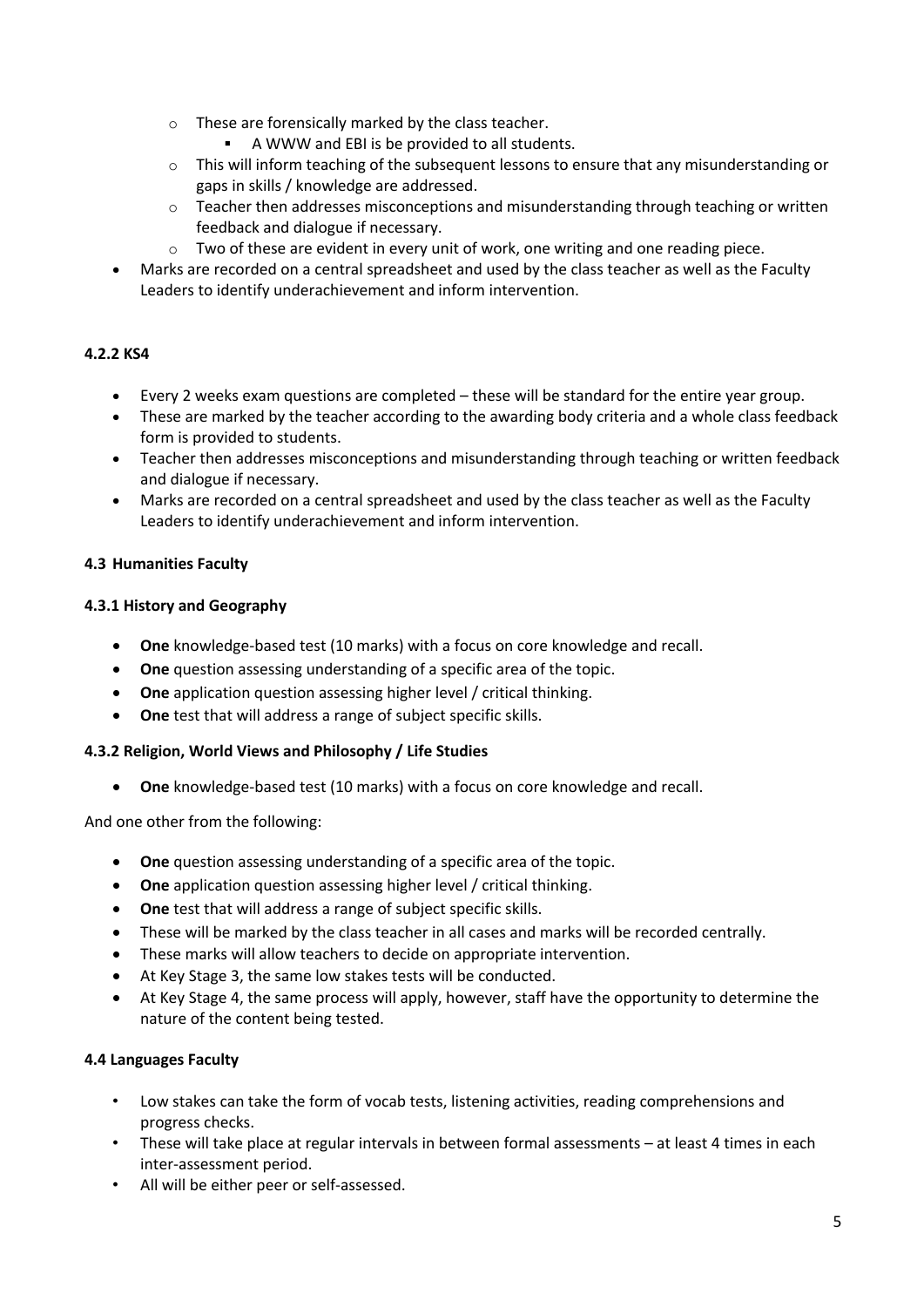- Data is collected on a central marksheet.
- Class teachers use the scores to inform where and when classroom intervention required. Initially use to inform own planning, if poor scores persist, inform Head of Faculty.
- This format is similar at KS3 and KS4. There will simply be more opportunities for the tests in KS4 as they move from 2 to 3 lessons a week.

## **4.5 Maths Faculty**

## **4.5.1 Year 7 to 10**

- A Pop Quiz is completed every three weeks or when applicable.
- This is peer assessed and thoroughly checked by the class teacher who inputs the final percentage.
- The class teacher then completes feedback with successes and hints to help move forward addressing misconceptions.
- Pupils must then complete similar questions given by the teacher to address any misconceptions and demonstrate that progress has been made.
- The Pop Quiz must be marked for the pupil's next lesson.
- The Pop Quiz will inform the planning of the subsequent lessons to ensure any misconceptions which arose are fully rectified before moving on.
- Marks are recorded on a central spreadsheet and used by the class teacher as well as the Faculty Leaders to identify underachievement and inform intervention.

# **4.5.2 Year 11**

- Every two weeks students complete an exam paper produced by the awarding body.
- These are marked by the class teacher and a question level analysis document for reach students will be produced giving detailed feedback.
- Teacher then addresses misconceptions and misunderstanding through teaching or written feedback and dialogue if necessary.
- Marks are recorded on a central spreadsheet and used by the class teacher as well as the Faculty Leaders to identify underachievement and inform intervention.

## **4.6 Performance Faculty**

- In KS3 students are continuously assessed in lessons at a low stakes level. The curriculum is designed to serve as the assessment. Students are graded against the Head, Heart, Hands criteria which is tracked 3 times every half term.
- At KS4, in the examination units, students complete a 4in4 quiz every lesson that is used to address misconceptions or areas of weakness from general teacher formative assessment and marking. Every 2 weeks students complete low stakes assessment in the form of an exam elaborate that covers 3 higher mark exam questions. These are marked and assessed in class with verbal feedback given. High stakes assessment is in the form of the full exam at the end of the term.
- At KS4, in coursework units, the focus is upon completing work in appropriate conditions. During this period staff have a clear log of students' progress in the units and students update them upon their plans for the next steps in the assessment process.

## **4.7 Science Faculty**

• Stop the Clock quizzes are completed approximately every three weeks by every pupil from Year 7 to Year 11.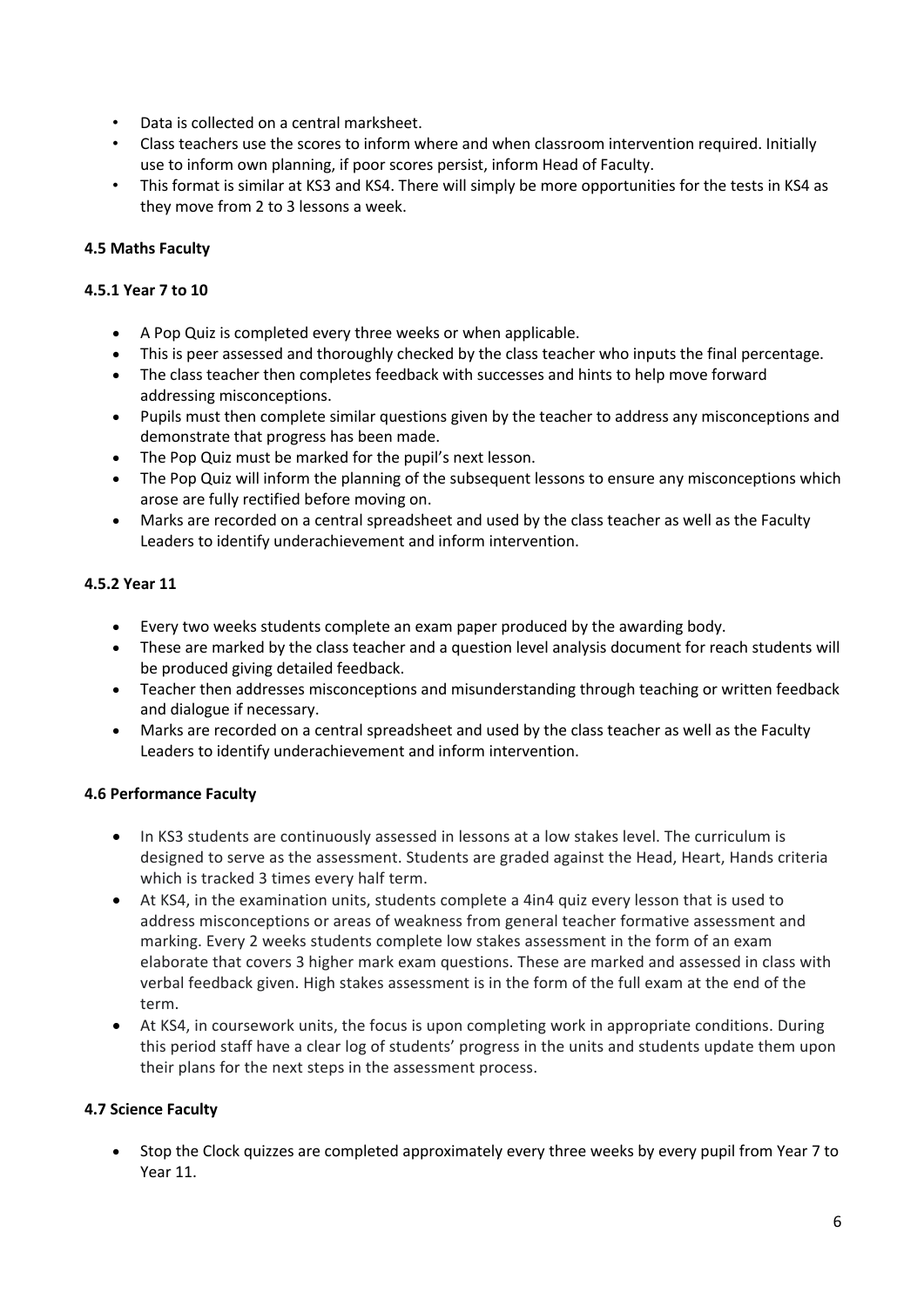- Stop the Clock quizzes consist of 'Recall' and 'Application' questions.
- All Stop the Clock quizzes are marked out of ten.
- These are self-marked by students and checked by the teacher in order that students can obtain immediate feedback and identify areas that need further work.
- Hints, tips or examples are then provided by the teacher to support students in correcting errors and addressing misconceptions to help the students make progress.
- The Stop the Clock quiz will inform the planning of the subsequent RAP lesson to ensure any misconceptions which arose are fully rectified before moving on.
- Marks are recorded on a central spreadsheet and used by the class teacher to identify underachievement and inform intervention.
- Worked completed in books will be checked for accuracy and marked every three weeks as per the school marking policy.

## **5. Responsibilities**

## **5.1 Class Teachers**

The Class Teacher has responsibility for:

- Marking pupil work as appropriate, including offering relevant feedback which allows pupils to respond.
- Marking literacy errors and misconceptions carefully.
- Planning relevant intervention which deals with misconceptions in a timely manner.
- Inputting relevant data onto SIMS and using this to identify pupils' needs and plan future lessons or intervention based on this.

# **5.2 Heads of Faculty**

The Head of Faculty has responsibility for:

- Planning formal assessments throughout the year according to when these will be best completed. Consider how these will be marked and ensure teachers understand this.
- Organising regular 'low stakes' summative assessment quizzes to ensure misconceptions are addressed before formal assessments.
- Ensuring all members of their Faculty are marking accurately and carefully. This will be through 'light touch' work scrutiny, sharing of best practice during Faculty time and formal work scrutiny.
- Liaising with class teachers and SLT as necessary if marking is not adhered to. Dealing with any issues from this.
- Planning effective moderation of formal assessments to ensure all teachers mark confidently and accurately.
- Oversee intervention offered by class teachers according to data. Meet with individual teachers to discuss intervention for individuals and the impact of this.
- Plan overall Faculty intervention based on formal assessment data.
- Plan standardising using marked exam pieces (use models from the exam board if possible)

## **12.3 Senior Leadership Team**

The Senior Leadership Team has responsibility for:

- Overseeing cross-Faculty moderation of formal assessments.
- Ensuring that all data is entered on the system in a timely manner.